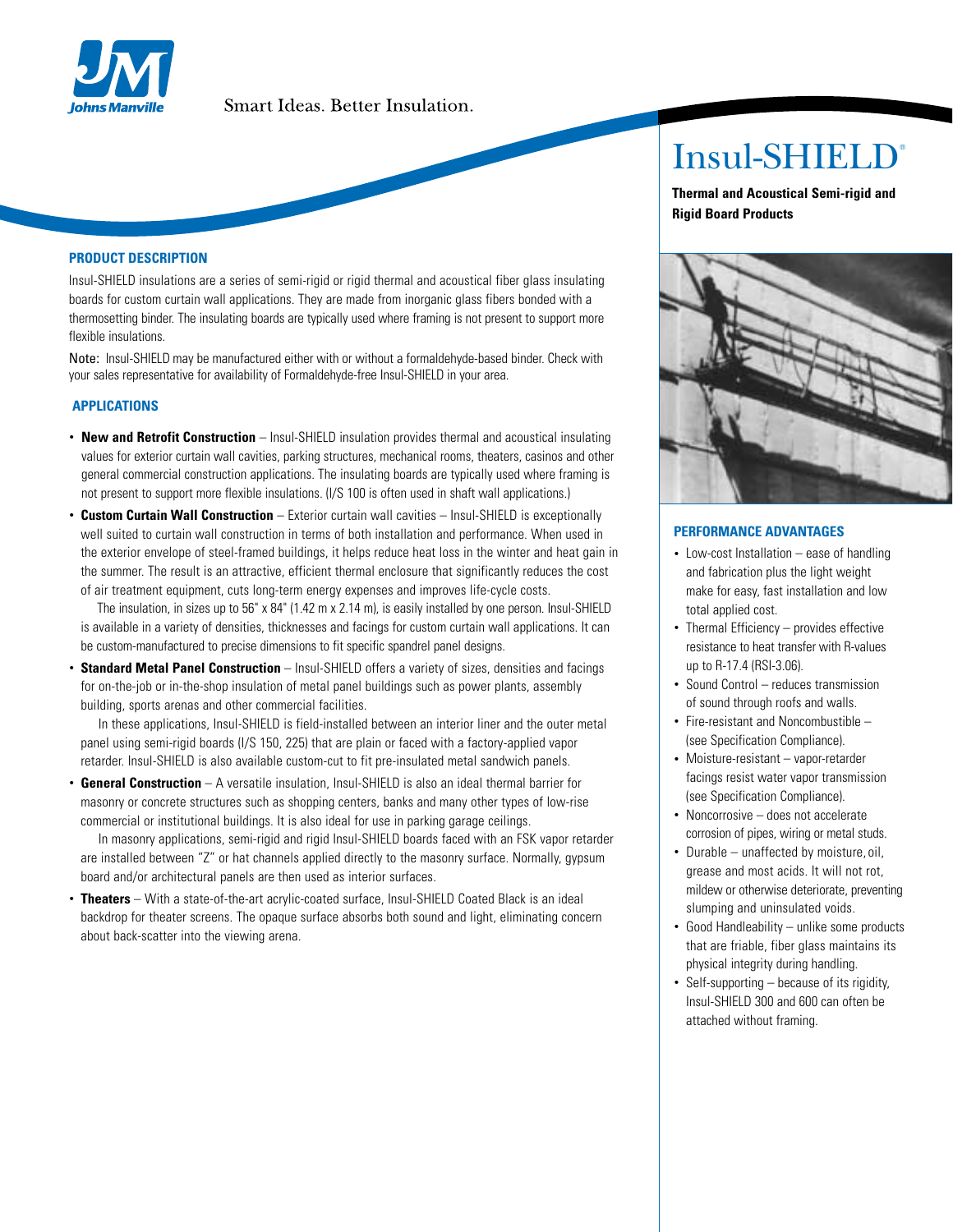# Insul-SHIELD®

# **Thermal and Acoustical Semi-rigid and Rigid Board Products**

# **AVAILABLE FORMS**

Material is available unfaced or with FSK-25, PSK or coated black facing.

- **Standard board size** 24" x 48" (610 mm x 1219 mm) available for all densities.
- **Roll Form** I/S 100 and 150 available in 16", 24" and 48" (406 mm, 610 mm, and 1219 mm) widths.
- **Nonstandard sizes** furnished upon request in many nonstandard lengths and widths pre-cut to meet specific dimensions.
- **Insul-SHIELD Coated Black**  available with face and edge coating where black color is specified.
- 100' length x 48" width (30.5 m x 1219 mm) available for 1" thickness (25 mm).
- 50' length x 48" width (15.3 m x 1219 mm) available for 2" thickness (51 mm).



**Insul-SHIELD Coated Black is ideal for theater applications.**

# **INSTALLATION**

Insul-SHIELD can be easily cut and friction fit between vertical or Z-shaped framing or hat channels applied directly to the masonry surface. The insulation can also be installed with impaling pins or with suitable adhesives.

In standard metal panel construction applications, Insul-SHIELD is field-installed between an interior liner and the outer metal panel. Normally, gypsum board and/or architectural panels are then used as interior surfaces. Some trimming may be necessary if used in ceiling grids, as this product is a commercial use board.

Note: In colder climate areas, vapor retarders (whether attached to the insulation or applied separately) are often placed toward the heated or conditioned side of the wall. This is done to reduce water vapor penetration into the wall from the building interior. Conversely, in predominantly hot, humid climates local practices often call for placing the vapor retarder toward the outside of the wall cavity. Check your local building codes for vapor retarder requirements.

# **Recommended Pin Patterns**

I/S 100, 150, 225, 300 and 600: pins should be placed approximately 3"– 5" (76 mm – 127 mm) from the edges of the product.

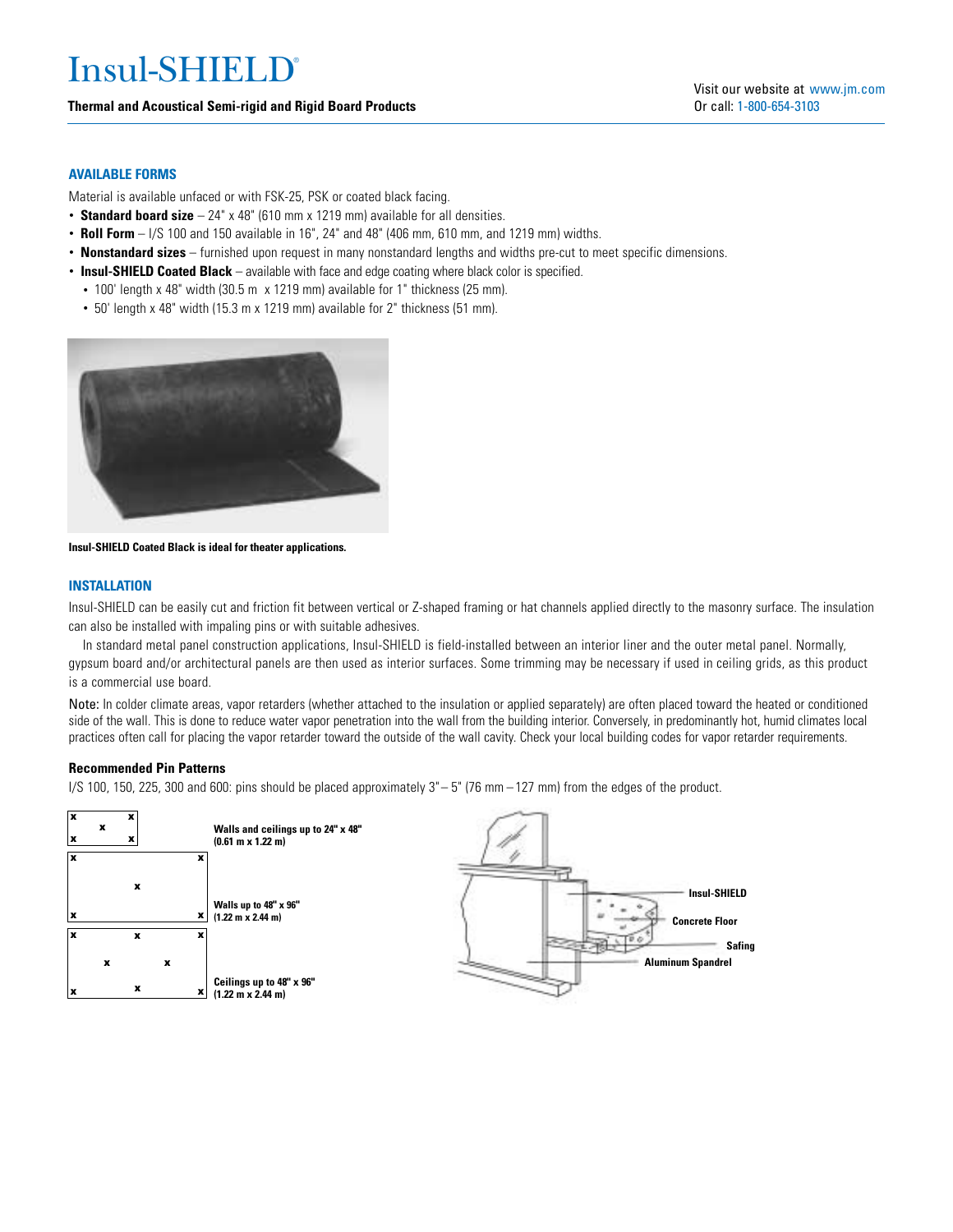# Insul-SHIELD®

**Thermal and Acoustical Semi-rigid and Rigid Board Products**

# **STANDARD DIMENSIONAL DATA AND FACINGS\***

|                  | "k"- Values                                            |                 | <b>Thickness</b>                                       | Thickness                   |                              |
|------------------|--------------------------------------------------------|-----------------|--------------------------------------------------------|-----------------------------|------------------------------|
| Type             | Btu $\cdot$ in/(hr $\cdot$ ft <sup>2</sup> $\cdot$ °F) | $(w/m \cdot K)$ | (in)                                                   | (mm)                        | Facing**                     |
| $I/S$ 100        | 0.27                                                   | 0.039           | $1\frac{1}{2}$                                         | 38                          | Unfaced                      |
| $I/S$ 150        | 0.24                                                   | 0.035           | $1, 1\frac{1}{2}, 2, 2\frac{1}{2}, 3, 3\frac{1}{2}, 4$ | 25, 38, 51, 64, 76, 89, 102 | Unfaced, FSK-25, PSK         |
| $I/S$ 225        | 0.23                                                   | 0.033           | $1, 1\frac{1}{2}, 2, 2\frac{1}{2}, 3, 3\frac{1}{2}, 4$ | 25, 38, 51, 64, 76, 89, 102 | Unfaced, FSK-25, PSK         |
| $I/S$ 300        | 0.23                                                   | 0.033           | $1, 1\frac{1}{2}, 2, 2\frac{1}{2}, 3, 3\frac{1}{2}, 4$ | 25, 38, 51, 64, 76, 89, 102 | Unfaced, FSK-25, PSK         |
| $I/S$ 600        | 0.22                                                   | 0.032           | $1, 1\frac{1}{2}, 2, 2\frac{1}{2}, 3$                  | 25, 38, 51, 64, 76          | Unfaced, FSK-25, PSK         |
| I/S Coated Black | 0.25                                                   | 0.036           |                                                        | 25, 51                      | Durable black-coated surface |

\* Product sizes vary by plant locations; consult your Johns Manville sales representative for other available sizes. \*\* Meets HH-B-100 B, Type I and II specifications.

# **SOUND ABSORPTION DATA\***

1" (25 mm) Thickness Unfaced (Type "A" Mounting)\*\*

| 1" (25 mm) Thickness Unfaced (Type "A" Mounting)** |      |                   |      |      |                                               |      |      |      |               |     | <b>Thermal Data</b>                              |  |
|----------------------------------------------------|------|-------------------|------|------|-----------------------------------------------|------|------|------|---------------|-----|--------------------------------------------------|--|
| Density                                            |      |                   |      |      | <b>Typical Coefficients by Frequency (Hz)</b> |      |      |      |               | "R" | "RSI"                                            |  |
| <b>Type</b>                                        | pct  | kg/m <sup>3</sup> | 125  | 250  | 500                                           | 1000 | 2000 | 4000 | <b>NRC***</b> |     | (hr.ft <sup>2</sup> .°F)/Btum <sup>2</sup> .°K/w |  |
| $I/S$ 150                                          | 1.5  | 24.0              | 0.07 | 0.24 | 0.63                                          | 0.87 | 1.00 | 1.02 | 0.70          | 4.2 | 0.74                                             |  |
| I/S 225                                            | 2.25 | 36.1              | 0.08 | 0.27 | 0.69                                          | 0.95 | 1.05 | 1.02 | 0.75          | 4.3 | 0.76                                             |  |
| $I/S$ 300                                          | 3.0  | 48.1              | 0.06 | 0.29 | 0.75                                          | 0.99 | 1.04 | 1.02 | 0.75          | 4.3 | 0.76                                             |  |
| $I/S$ 600                                          | 6.0  | 96.1              | 0.10 | 0.35 | 0.85                                          | 1.04 | 1.05 | 1.03 | 0.80          | 4.5 | 0.79                                             |  |

| 11/2" (38 mm) Thickness Unfaced (Type "A" Mounting) |     |                   |      |      |                                               |      |      |      |               |     | <b>Thermal Data</b>                               |  |
|-----------------------------------------------------|-----|-------------------|------|------|-----------------------------------------------|------|------|------|---------------|-----|---------------------------------------------------|--|
| <b>Density</b>                                      |     |                   |      |      | <b>Typical Coefficients by Frequency (Hz)</b> |      |      |      |               |     | "RSI"                                             |  |
| Type                                                | pct | kg/m <sup>3</sup> | 125  | 250  | 500                                           | 1000 | 2000 | 4000 | <b>NRC***</b> |     | (hr-ft <sup>2</sup> .°F)/Btu m <sup>2</sup> .°K/w |  |
| $I/S$ 100                                           | 1.0 | 16.0              | 0.15 | 0.37 | 0.81                                          | 0.96 | 1.04 | 1.01 | 0.80          | 5.6 | 0.99                                              |  |
| $I/S$ 300                                           | 3.0 | 48.1              | 0.13 | 0.62 | 1.07                                          | .08  | 1.06 | 1.04 | 0.95          | 6.5 | 1.14                                              |  |
| $I/S$ 600                                           | 6.0 | 96.1              | 0.14 | 0.60 | 1.01                                          | .08  | 1.06 | 1.05 | 0.95          | 6.8 | 1.20                                              |  |

| 2" (51 mm) Thickness Unfaced (Type "A" Mounting)** |      |                   |      |      |                                               |      |      |      |        |            | <b>Thermal Data</b>                              |  |
|----------------------------------------------------|------|-------------------|------|------|-----------------------------------------------|------|------|------|--------|------------|--------------------------------------------------|--|
|                                                    |      | <b>Density</b>    |      |      | <b>Typical Coefficients by Frequency (Hz)</b> |      |      |      |        |            | "RSI"                                            |  |
| Type                                               | pct  | kg/m <sup>3</sup> | 125  | 250  | 500                                           | 1000 | 2000 | 4000 | NRC*** |            | (hr-ft <sup>2</sup> .°F)/Btum <sup>2</sup> .°K/w |  |
| $I/S$ 150                                          | 1.5  | 24.0              | 0.24 | 0.68 | 1.10                                          | 1.13 | 1.10 | 1.07 | 1.00   | 8.3        | 1.46                                             |  |
| I/S 225                                            | 2.25 | 36.1              | 0.19 | 0.88 | 1.15                                          | 1.14 | 1.10 | 1.07 | 1.05   | 8.7        | 1.53                                             |  |
| $I/S$ 300                                          | 3.0  | 48.1              | 0.24 | 1.00 | i.11                                          | 1.08 | 1.06 | 1.05 | 05، ا  | 8.7        | 1.53                                             |  |
| $I/S$ 600                                          | 6.0  | 96.1              | 0.38 | 0.93 | l.10                                          | .07  | 1.07 | 1.07 | 1.05   | Q 1<br>J.I | 1.60                                             |  |

| 2" (51 mm) Thickness FSK-25/PSK Faced (Type "A" Mounting)** |      |                   |      |                                               |               |      |      |      |               |     | <b>Thermal Data</b>                              |  |
|-------------------------------------------------------------|------|-------------------|------|-----------------------------------------------|---------------|------|------|------|---------------|-----|--------------------------------------------------|--|
|                                                             |      | Density           |      | <b>Typical Coefficients by Frequency (Hz)</b> |               |      |      |      |               |     | "RSI"                                            |  |
| Type                                                        | pct  | kg/m <sup>3</sup> | 125  | 250                                           | 500           | 1000 | 2000 | 4000 | <b>NRC***</b> |     | (hr-ft <sup>2</sup> .°F)/Btum <sup>2</sup> .°K/w |  |
| $I/S$ 150                                                   | 1.5  | 24.0              | 0.25 | 1.09                                          | $1.1^{\circ}$ | 0.58 | 0.26 | 0.12 | 0.75          | 8.3 | 1.46                                             |  |
| I/S 225                                                     | 2.25 | 36.1              | 0.32 | 1.17                                          | 1.00          | 0.75 | 0.42 | 0.20 | 0.85          | 8.7 | 1.53                                             |  |
| $I/S$ 300                                                   | 3.0  | 48.1              | 0.41 | 1.13                                          | 0.85          | 0.73 | 0.38 | 0.16 | 0.75          | 8.7 | 1.53                                             |  |
| $I/S$ 600                                                   | 6.0  | 96.1              | 0.49 | 0.26                                          | 0.68          | 0.47 | 0.33 | 0.22 | 0.45          | 9.  | 1.60                                             |  |

| I/S Coated Black; 1.5 pcf (24.0 kg/m <sup>3</sup> ) Density (Type "A" Mounting)** | <b>Thermal Data</b> |      |      |      |      |      |      |        |                              |                      |
|-----------------------------------------------------------------------------------|---------------------|------|------|------|------|------|------|--------|------------------------------|----------------------|
| <b>Thickness</b><br><b>Typical Coefficients by Frequency (Hz)</b>                 |                     |      |      |      |      |      |      | "R"    | "RSI"                        |                      |
| (in)                                                                              | (mm)                | 125  | 250  | 500  | 1000 | 2000 | 4000 | NRC*** | (hr-ft <sup>2</sup> .°F)/Btu | m <sup>2</sup> .°K/w |
|                                                                                   | 25                  | 0.09 | 0.29 | 0.67 | 0.89 | 1.03 | 0.99 | 0.70   | 4.0                          | 0.70                 |
|                                                                                   | 51                  | 0.23 | 0.73 | l.05 | 1.13 | 1.06 | i.O7 | 1.00   | 8.0                          | 1.41                 |

\* Per ASTM C 423. \*\* Type "A" Mounting per ASTM E 795. \*\*\* Noise Reduction Coefficient.